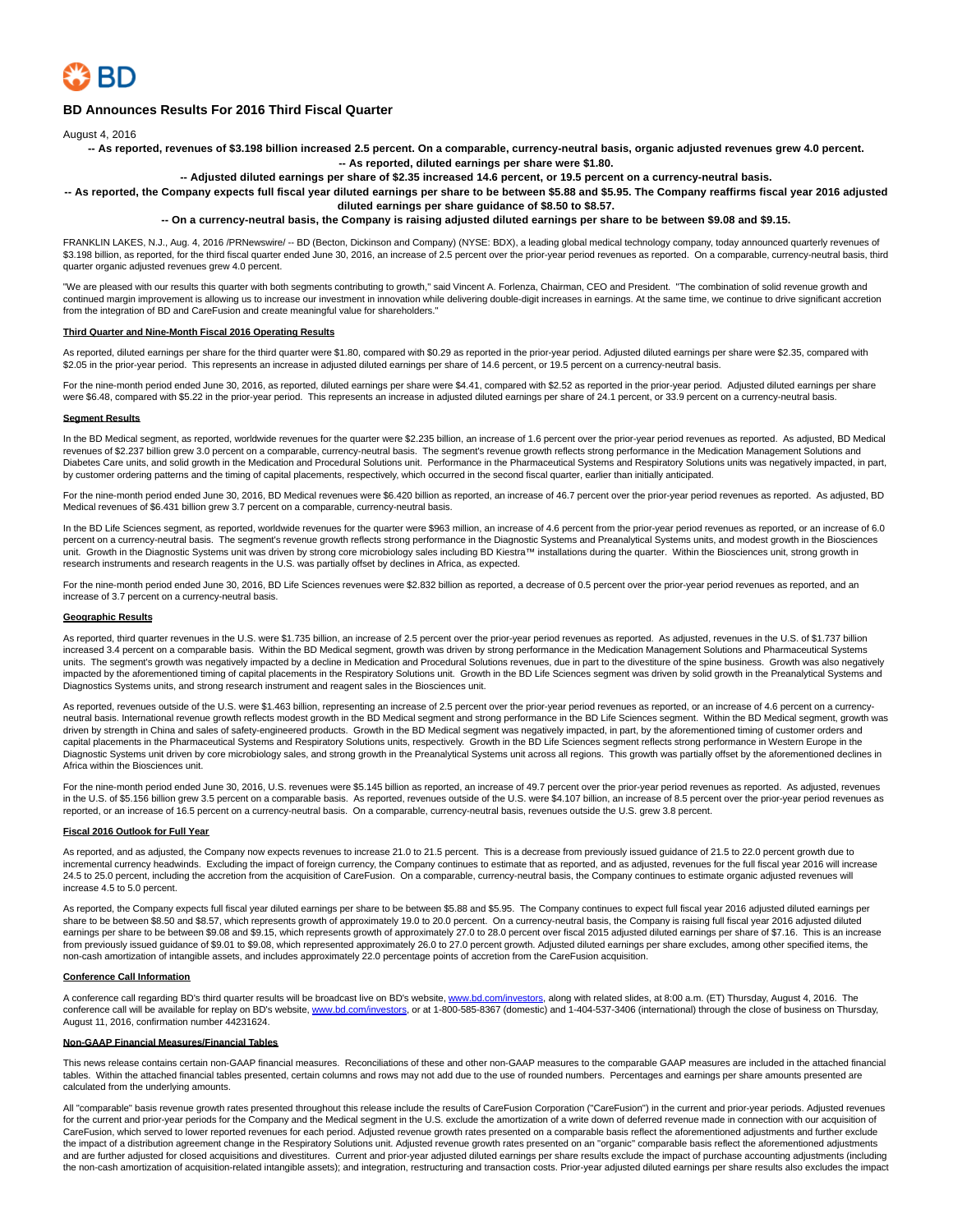of financing costs; a litigation-related charge and the dilutive impact of shares issued in the CareFusion acquisition prior to the consolidation of its operating results beginning on April 1, 2015. We also provide these measures on a currency-neutral basis after eliminating the effect of foreign currency translation, where applicable. Reconciliations of these amounts to the most directly comparable GAAP measures are included in the tables at the end of this release.

#### **About BD**

BD is a global medical technology company that is advancing the world of health by improving medical discovery, diagnostics and the delivery of care. BD leads in patient and health care worker safety and the technologies that enable medical research and clinical laboratories. The company provides innovative solutions that help advance medical research and genomics, enhance the diagnosis of infectious disease and cancer, improve medication management, promote infection prevention, equip surgical and interventional procedures, optimize respiratory care and support the management of diabetes. The company partners with organizations around the world to address some of the most challenging global health issues. BD has more than 45,000 associates across 50 countries who work in close collaboration with customers and partners to help enhance outcomes, lower health care delivery costs, increase efficiencies, improve health care safety and expand access to health. For more information on BD, please visit [www.bd.com.](http://www.bd.com/)

\*\*\*

This press release, including the section entitled "Fiscal 2016 Outlook for Full Year", contains certain estimates and other forward-looking statements (as defined under Federal securities laws) regarding BD's performance, including future revenues and earnings per share. All such statements are based upon current expectations of BD and involve a number of business risks and uncertainties. Actual results could vary materially from anticipated results described, implied or projected in any forward-looking statement. With respect to forward-looking statements contained herein, a number of factors could cause actual results to vary materially. These factors include, but are not limited to: risks relating to the integration of CareFusion's operations, products and employees into BD and the possibility that the anticipated synergies and other benefits of the proposed acquisition will not be realized or will not be realized within the expected timeframe; potential cuts in governmental healthcare spending, which could result in reduced demand for our product or downward pricing pressure; measures to contain healthcare costs; adverse changes in regional, national or foreign economic conditions, including any impact on our ability to access credit markets and finance our operations, the demand for our products and services as a result of reduced government funding, lower utilization rates or otherwise, or our suppliers' ability to provide products needed for our operations; changes in interest or foreign currency exchange rates; our ability to successfully integrate any businesses we acquire; the adverse impact of cyber-attacks on our information systems or products; competitive factors including technological advances and new products introduced by competitors; interruptions in our supply chain or manufacturing processes; pricing and market pressures; difficulties inherent in product development, delays in product introductions and uncertainty of market acceptance of new products; adverse changes in geopolitical conditions; increases in energy costs and their effect on, among other things, the cost of producing BD's products; efficacy or safety concerns relating to product recalls; fluctuations in costs and availability of raw materials and in BD's ability to maintain favorable supplier arrangements and relationships; new or changing laws and regulations impacting our business or changes in enforcement practices with respect to such laws; uncertainties of litigation (as described in BD's filings with the Securities and Exchange Commission); future healthcare reform, including changes in government pricing and reimbursement policies or other cost containment reforms; the effects of<br>potential pandemic diseases; and intend to update any forward-looking statements to reflect events or circumstances after the date hereof except as required by applicable laws or regulations.

#### BECTON DICKINSON AND COMPANY

CONSOLIDATED INCOME STATEMENTS

(Unaudited; Amounts in millions, except share and per share data)

|                                           | Three Months Ended June 30, |                |           |
|-------------------------------------------|-----------------------------|----------------|-----------|
|                                           | 2016                        | 2015           | % Change  |
| <b>REVENUES</b>                           | \$<br>3,198                 | \$<br>3,120    | 2.5       |
| Cost of products sold                     | 1,651                       | 1,946          | (15.2)    |
| Selling and administrative expense        | 728                         | 751            | (3.0)     |
| Research and development expense          | 207                         | 178            | 16.4      |
| Acquisitions and other restructurings     | 96                          | 108            | (11.1)    |
| <b>TOTAL OPERATING COSTS</b>              |                             |                |           |
| <b>AND EXPENSES</b>                       | 2,682                       | 2,983          | (10.1)    |
| <b>OPERATING INCOME</b>                   | 516                         | 137            | <b>NM</b> |
| Interest expense                          | (97)                        | (105)          | (7.7)     |
| Interest income                           | 5                           | $\overline{2}$ | <b>NM</b> |
| Other (expense) income, net               | (1)                         | 5              | <b>NM</b> |
| <b>INCOME BEFORE INCOME TAXES</b>         | 422                         | 39             | <b>NM</b> |
| Income tax provision (benefit)            | 32                          | (23)           | ΝM        |
| <b>NET INCOME</b>                         | \$<br>390                   | \$<br>62       | <b>NM</b> |
| <b>EARNINGS PER SHARE</b>                 |                             |                |           |
| Basic Earnings per Share                  | \$<br>1.83                  | \$<br>0.30     | <b>NM</b> |
| Diluted Earnings per Share                | \$<br>1.80                  | \$<br>0.29     | <b>NM</b> |
| AVERAGE SHARES OUTSTANDING (in thousands) |                             |                |           |
| Basic                                     | 213,083                     | 210,175        |           |

NM - Not Meaningful

Page 1

## BECTON DICKINSON AND COMPANY

CONSOLIDATED INCOME STATEMENTS

(Unaudited; Amounts in millions, except share and per share data)

Diluted 217,372 214,928

|                                       | Nine Months Ended June 30, |       |     |       |          |  |  |  |  |  |  |  |
|---------------------------------------|----------------------------|-------|-----|-------|----------|--|--|--|--|--|--|--|
|                                       |                            | 2016  |     | 2015  | % Change |  |  |  |  |  |  |  |
| <b>REVENUES</b>                       | S                          | 9.252 | \$. | 7.222 | 28.1     |  |  |  |  |  |  |  |
| Cost of products sold                 |                            | 4.813 |     | 3.957 | 21.6     |  |  |  |  |  |  |  |
| Selling and administrative expense    |                            | 2.209 |     | 1.806 | 22.3     |  |  |  |  |  |  |  |
| Research and development expense      |                            | 575   |     | 436   | 32.0     |  |  |  |  |  |  |  |
| Acquisitions and other restructurings |                            | 321   |     | 244   | 31.4     |  |  |  |  |  |  |  |

TOTAL OPERATING COSTS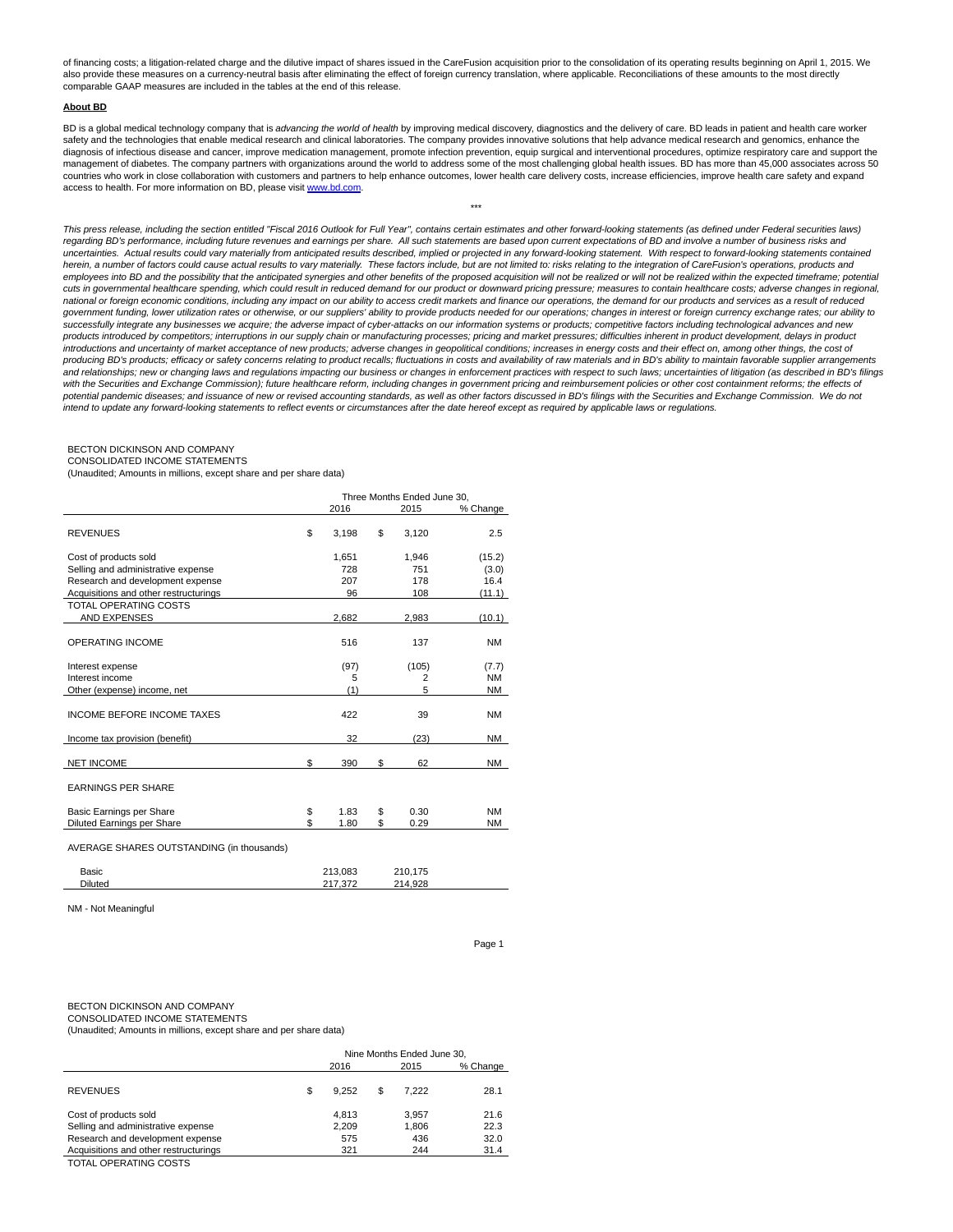| <b>AND EXPENSES</b>                       | 7,918      | 6,444      | 22.9   |
|-------------------------------------------|------------|------------|--------|
| <b>OPERATING INCOME</b>                   | 1,334      | 779        | 71.3   |
|                                           |            |            |        |
| Interest expense                          | (293)      | (272)      | 7.5    |
| Interest income                           | 14         | 20         | (33.0) |
| Other income, net                         | 10         | 23         | (53.9) |
|                                           |            |            |        |
| <b>INCOME BEFORE INCOME TAXES</b>         | 1,065      | 549        | 93.8   |
|                                           |            |            |        |
| Income tax provision                      | 107        | 35         | NM     |
|                                           |            |            |        |
| <b>NET INCOME</b>                         | \$<br>958  | \$<br>514  | 86.2   |
|                                           |            |            |        |
| <b>EARNINGS PER SHARE</b>                 |            |            |        |
|                                           |            |            |        |
| Basic Earnings per Share                  | \$<br>4.51 | \$<br>2.58 | 74.8   |
| Diluted Earnings per Share                | \$<br>4.41 | \$<br>2.52 | 75.0   |
|                                           |            |            |        |
| AVERAGE SHARES OUTSTANDING (in thousands) |            |            |        |
| <b>Basic</b>                              | 212,411    | 199,690    |        |
| <b>Diluted</b>                            | 217,146    | 204,236    |        |
|                                           |            |            |        |

NM - Not Meaningful

Page 2

BECTON DICKINSON AND COMPANY

SUPPLEMENTAL REVENUE INFORMATION

REVENUES BY BUSINESS SEGMENTS AND UNITS - UNITED STATES

Three Months Ended June 30, (Unaudited; Amounts in millions)

|                                        | B           |    |       |    | C        | D         | $E=(A-B)/B$ | $F=(C-D)/D$ |  |  |
|----------------------------------------|-------------|----|-------|----|----------|-----------|-------------|-------------|--|--|
|                                        | As Reported |    |       |    | Adjusted |           | % Change    |             |  |  |
|                                        | 2016        |    | 2015  |    | 2016     | 2015      | Reported    | Adjusted    |  |  |
| <b>BD MEDICAL</b>                      |             |    |       |    |          |           |             |             |  |  |
| Medication and Procedural Solutions    | \$<br>474   | \$ | 479   | \$ | 474      | \$<br>479 | (1.1)       | (1.1)       |  |  |
| <b>Medication Management Solutions</b> | 475         |    | 442   |    | 475      | 442       | 7.4         | 7.4         |  |  |
| Diabetes Care                          | 127         |    | 118   |    | 127      | 118       | 6.8         | 6.8         |  |  |
| <b>Pharmaceutical Systems</b>          | 98          |    | 88    |    | 98       | 88        | 10.8        | 10.8        |  |  |
| <b>Respiratory Solutions</b>           | 136         |    | 164   |    | 136      | 164       | (16.9)      | (16.9)      |  |  |
| Deferred Revenue Adjustment *          | (2)         |    | (13)  |    |          |           | (82.9)      |             |  |  |
| <b>TOTAL</b>                           | 1,307       | \$ | .279  | ٩  | 1,309    | 1,291     | 2.2         | 1.4         |  |  |
| <b>BD LIFE SCIENCES</b>                |             |    |       |    |          |           |             |             |  |  |
| <b>Preanalytical Systems</b>           | \$<br>180   | \$ | 175   | \$ | 180      | \$<br>175 | 3.3         | 3.3         |  |  |
| Diagnostic Systems                     | 142         |    | 138   |    | 142      | 138       | 2.8         | 2.8         |  |  |
| <b>Biosciences</b>                     | 106         |    | 102   |    | 106      | 102       | 4.2         | 4.2         |  |  |
| <b>TOTAL</b>                           | 428         |    | 414   | \$ | 428      | 414       | 3.4         | 3.4         |  |  |
|                                        |             |    |       |    |          |           |             |             |  |  |
| TOTAL UNITED STATES                    | 1,735       |    | 1,693 |    | 1,737    | 1,706     | 2.5         | 1.8         |  |  |

\* In accordance with U.S. GAAP business combination accounting rules, CareFusion's deferred revenue balance was written down to reflect a fair value measurement as of the acquisition date.<br>The deferred revenue adjustment r typically deferred and recognized over the term of the contracts.

Page 3

# BECTON DICKINSON AND COMPANY

SUPPLEMENTAL REVENUE INFORMATION REVENUES BY BUSINESS SEGMENTS AND UNITS - INTERNATIONAL

Three Months Ended June 30, (continued)

|                                                         | A<br>As Reported |      | в   |    | С<br><b>FX</b> | $D=(A-B)/B$ | $E=(A-B-C)/B$<br>% Change |
|---------------------------------------------------------|------------------|------|-----|----|----------------|-------------|---------------------------|
|                                                         | 2016             | 2015 |     |    |                |             | <b>FXN</b>                |
| <b>BD MEDICAL</b>                                       |                  |      |     |    | Impact         | Reported    |                           |
| Medication and Procedural Solutions                     | \$<br>378        | \$   | 369 | \$ | (15)           | 2.2         | 6.2                       |
| <b>Medication Management Solutions</b>                  | 112              |      | 112 |    | (2)            | (0.1)       | 1.6                       |
| Diabetes Care                                           | 132              |      | 126 |    | (3)            | 4.2         | 6.4                       |
| <b>Pharmaceutical Systems</b>                           | 244              |      | 245 |    | 3              | (0.5)       | (1.9)                     |
| <b>Respiratory Solutions</b>                            | 63               |      | 67  |    |                | (6.7)       | (6.1)                     |
| <b>TOTAL</b>                                            | 928              |      | 920 | \$ | (16)           | 0.8         | 2.6                       |
| <b>BD LIFE SCIENCES</b><br><b>Preanalytical Systems</b> | \$<br>186        | \$   | 175 | \$ | (6)            | 6.3         | 9.9                       |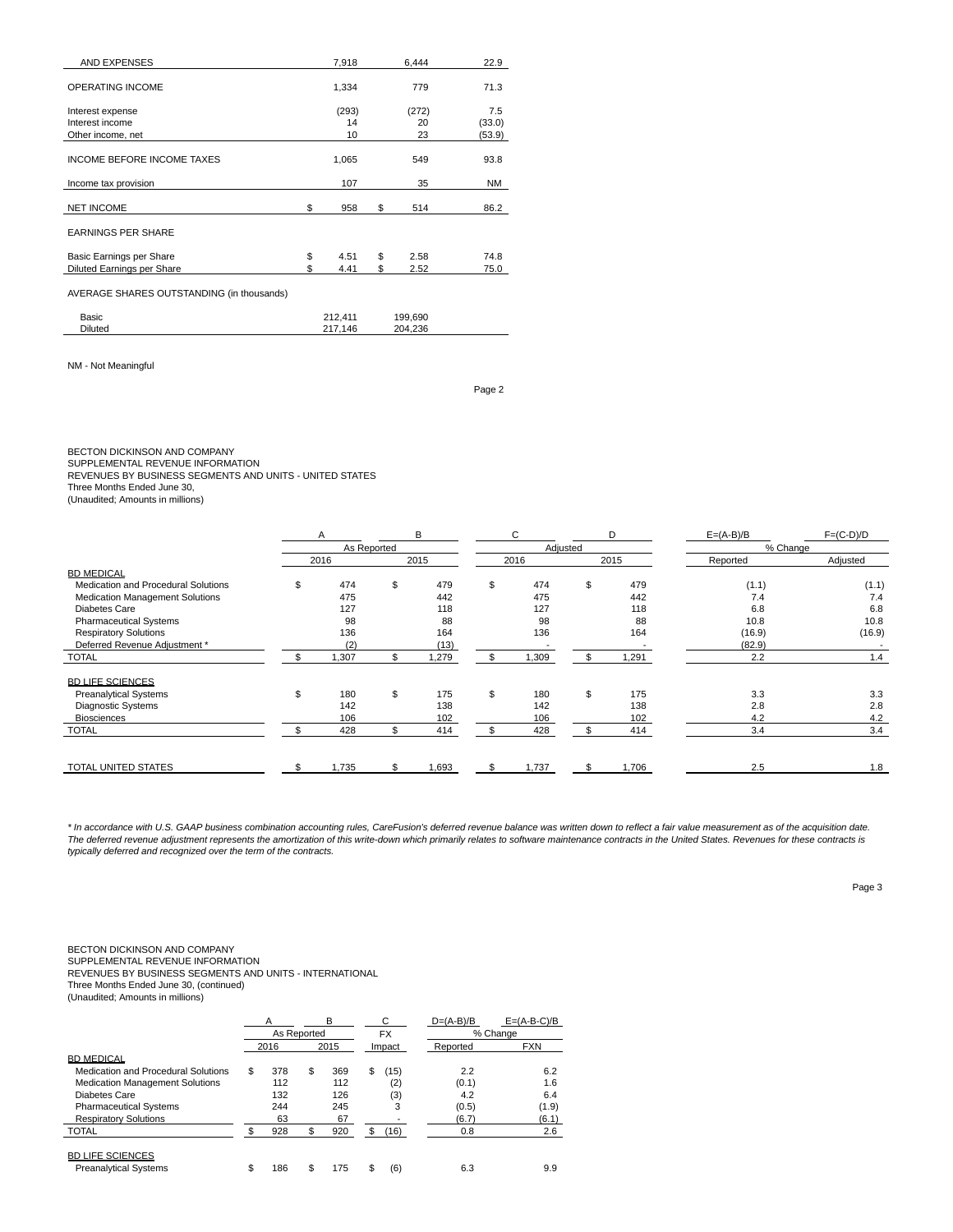| Diagnostic Systems<br><b>Biosciences</b> | 185<br>164 | 164<br>167 | (4)  | 12.7<br>(2.0) | 15.2<br>(0.6) |
|------------------------------------------|------------|------------|------|---------------|---------------|
| <b>TOTAL</b>                             | 535        | 506        | (13) | 5.7           | 8.1           |
| <b>TOTAL INTERNATIONAL</b>               | .463       | .427       | 29)  | 2.5           | 4.6           |

Page 4

BECTON DICKINSON AND COMPANY

SUPPLEMENTAL REVENUE INFORMATION

REVENUES BY BUSINESS SEGMENTS AND UNITS - TOTAL

Three Months Ended June 30, (continued) (Unaudited; Amounts in millions)

|                                                         | А           |             | B     |             | E        |       | $F=(A-B)/B$ | $G=(A-B-E)/B$ | $H=(C-D)/D$ | $I=(C-D-E)/D$ |          |            |
|---------------------------------------------------------|-------------|-------------|-------|-------------|----------|-------|-------------|---------------|-------------|---------------|----------|------------|
|                                                         |             |             |       |             |          |       |             |               |             | % Change      |          |            |
|                                                         |             | As Reported |       |             | Adjusted |       |             | <b>FX</b>     |             |               |          | Adjusted   |
|                                                         | 2016        |             | 2015  | 2016        |          | 2015  |             | Impact        | Reported    | <b>FXN</b>    | Adjusted | <b>FXN</b> |
| <b>BD MEDICAL</b>                                       |             |             |       |             |          |       |             |               |             |               |          |            |
| Medication and                                          |             |             |       |             |          |       |             |               |             |               |          |            |
| <b>Procedural Solutions</b><br>Medication               | \$<br>851   | \$          | 848   | \$<br>851   | \$       | 848   | \$          | (15)          | 0.3         | 2.1           | 0.3      | 2.1        |
| <b>Management Solutions</b>                             | 587         |             | 554   | 587         |          | 554   |             | (2)           | 5.9         | 6.2           | 5.9      | 6.2        |
| <b>Diabetes Care</b><br>Pharmaceutical                  | 258         |             | 245   | 258         |          | 245   |             | (3)           | 5.5         | 6.6           | 5.5      | 6.6        |
| Systems                                                 | 342         |             | 333   | 342         |          | 333   |             | 3             | 2.5         | 1.5           | 2.5      | 1.5        |
| <b>Respiratory Solutions</b><br><b>Deferred Revenue</b> | 199         |             | 232   | 199         |          | 232   |             |               | (13.9)      | (13.7)        | (13.9)   | (13.7)     |
| Adjustment *                                            | (2)         |             | (13)  |             |          |       |             |               | (82.9)      | (82.9)        |          |            |
| <b>TOTAL</b>                                            | 2,235       |             | 2,199 | \$<br>2,237 | \$       | 2,212 | \$          | (16)          | 1.6         | 2.4           | 1.1      | 1.9        |
| <b>BD LIFE SCIENCES</b>                                 |             |             |       |             |          |       |             |               |             |               |          |            |
| <b>Preanalytical Systems</b>                            | \$<br>366   | \$          | 349   | \$<br>366   | \$.      | 349   | \$.         | (6)           | 4.8         | 6.6           | 4.8      | 6.6        |
| <b>Diagnostic Systems</b>                               | 327         |             | 302   | 327         |          | 302   |             | (4)           | 8.2         | 9.5           | 8.2      | 9.5        |
| <b>Biosciences</b>                                      | 270         |             | 269   | 270         |          | 269   |             | (2)           | 0.4         | 1.2           | 0.4      | 1.2        |
| <b>TOTAL</b>                                            | \$<br>963   |             | 921   | \$<br>963   |          | 921   | \$          | (13)          | 4.6         | 6.0           | 4.6      | 6.0        |
| <b>TOTAL REVENUES</b>                                   | \$<br>3,198 |             | 3,120 | \$<br>3,200 | -S       | 3,133 | \$.         | (29)          | 2.5         | 3.4           | 2.2      | 3.1        |

\* In accordance with U.S. GAAP business combination accounting rules, CareFusion's deferred revenue balance was written down to reflect a fair value measurement as of the acquisition date. The deferred revenue adjustment represents the amortization of this write-down which primarily relates to software maintenance contracts in the United States. Revenues for these contracts is typically deferred and recognized over the term of the contracts.

Page 5

### BECTON DICKINSON AND COMPANY SUPPLEMENTAL REVENUE INFORMATION

REVENUES BY BUSINESS SEGMENTS AND UNITS - UNITED STATES Nine Months Ended June 30,

|                                        | B<br>Α      |             |       |     | C        | D           | $E=(A-B)/B$ | $F=(C-D)/D$ |  |
|----------------------------------------|-------------|-------------|-------|-----|----------|-------------|-------------|-------------|--|
|                                        |             | As Reported |       |     | Adjusted |             | % Change    |             |  |
|                                        | 2016        |             | 2015  |     | 2016     | 2015        | Reported    | Adjusted    |  |
| <b>BD MEDICAL</b>                      |             |             |       |     |          |             |             |             |  |
| Medication and Procedural Solutions    | \$<br>1,448 | \$          | 1,003 | \$  | 1,448    | \$<br>1,003 | 44.4        | 44.4        |  |
| <b>Medication Management Solutions</b> | ,361        |             | 442   |     | 1,361    | 442         | <b>NM</b>   | <b>NM</b>   |  |
| Diabetes Care                          | 386         |             | 361   |     | 386      | 361         | 6.8         | 6.8         |  |
| <b>Pharmaceutical Systems</b>          | 242         |             | 226   |     | 242      | 226         | 7.0         | 7.0         |  |
| <b>Respiratory Solutions</b>           | 425         |             | 164   |     | 425      | 164         | <b>NM</b>   | <b>NM</b>   |  |
| Deferred Revenue Adjustment *          | (12)        |             | (13)  |     |          |             | (7.7)       |             |  |
| <b>TOTAL</b>                           | 3,850       |             | 2,183 |     | 3,862    | 2,196       | 76.4        | 75.9        |  |
| <b>BD LIFE SCIENCES</b>                |             |             |       |     |          |             |             |             |  |
| <b>Preanalytical Systems</b>           | 533         | \$          | 516   | \$  | 533      | \$<br>516   | 3.3         | 3.3         |  |
| Diagnostic Systems                     | 447         |             | 446   |     | 447      | 446         | 0.2         | 0.2         |  |
| <b>Biosciences</b>                     | 314         |             | 292   |     | 314      | 292         | 7.8         | 7.8         |  |
| TOTAL                                  | ,294        |             | 1,254 | \$. | 1,294    | 1,254       | 3.2         | 3.2         |  |
| <b>TOTAL UNITED STATES</b>             | \$<br>5,145 | \$          | 3,437 | \$  | 5,156    | \$<br>3,450 | 49.7        | 49.5        |  |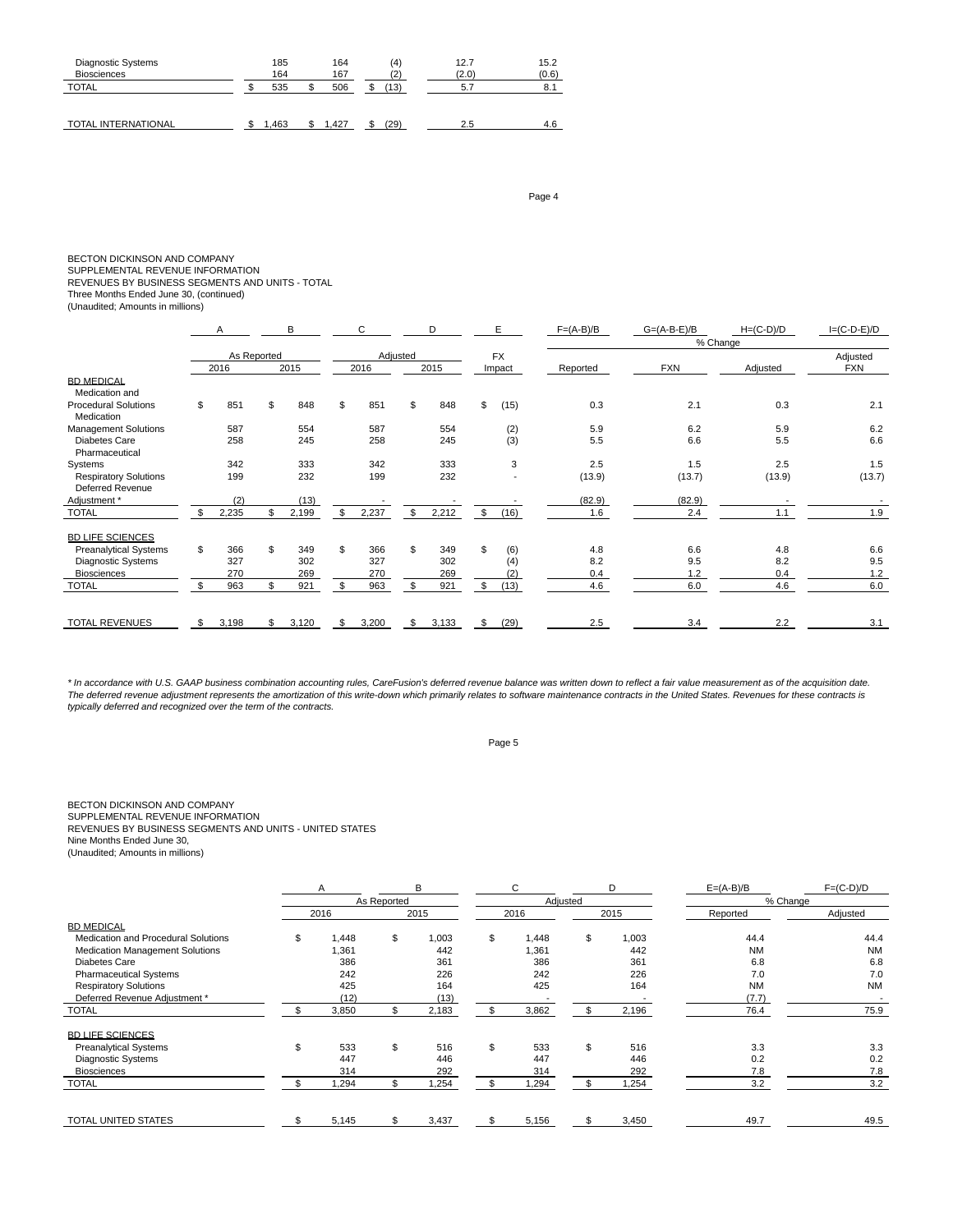\* In accordance with U.S. GAAP business combination accounting rules, CareFusion's deferred revenue balance was written down to reflect a fair value measurement as of the acquisition date. The deferred revenue adjustment represents the amortization of this write-down which primarily relates to software maintenance contracts in the United States. Revenues for these contracts is typically deferred and recognized over the term of the contracts.

# NM - Not Meaningful

Page 6

# BECTON DICKINSON AND COMPANY

SUPPLEMENTAL REVENUE INFORMATION REVENUES BY BUSINESS SEGMENTS AND UNITS - INTERNATIONAL Nine Months Ended June 30, (continued)

(Unaudited; Amounts in millions)

|                                        |    | A           | B    |       |    | С         | $D=(A-B)/B$ | $E=(A-B-C)/B$ |
|----------------------------------------|----|-------------|------|-------|----|-----------|-------------|---------------|
|                                        |    | As Reported |      |       |    | <b>FX</b> |             | % Change      |
|                                        |    | 2016        | 2015 |       |    | Impact    | Reported    | <b>FXN</b>    |
| <b>BD MEDICAL</b>                      |    |             |      |       |    |           |             |               |
| Medication and Procedural Solutions    | \$ | 1,082       | \$   | 1.011 | \$ | (95)      | 7.0         | 16.4          |
| <b>Medication Management Solutions</b> |    | 312         |      | 112   |    | (21)      | <b>NM</b>   | <b>NM</b>     |
| Diabetes Care                          |    | 371         |      | 394   |    | (33)      | (5.7)       | 2.8           |
| <b>Pharmaceutical Systems</b>          |    | 607         |      | 609   |    | (29)      | (0.4)       | 4.4           |
| <b>Respiratory Solutions</b>           |    | 196         |      | 67    |    | (9)       | <b>NM</b>   | <b>NM</b>     |
| <b>TOTAL</b>                           | \$ | 2,569       | \$   | 2,193 | \$ | (187)     | 17.1        | 25.6          |
| <b>BD LIFE SCIENCES</b>                |    |             |      |       |    |           |             |               |
| <b>Preanalytical Systems</b>           | \$ | 517         | \$   | 526   | \$ | (49)      | (1.6)       | 7.8           |
| <b>Diagnostic Systems</b>              |    | 512         |      | 512   |    | (39)      | 0.1         | 7.8           |
| <b>Biosciences</b>                     |    | 508         |      | 555   |    | (29)      | (8.3)       | (3.2)         |
| <b>TOTAL</b>                           | \$ | 1,538       | \$   | 1,592 | \$ | (117)     | (3.4)       | 4.0           |
|                                        |    |             |      |       |    |           |             |               |
| <b>TOTAL INTERNATIONAL</b>             | S  | 4,107       | \$   | 3.785 | S  | (304)     | 8.5         | 16.5          |

NM - Not Meaningful

Page 7

BECTON DICKINSON AND COMPANY<br>SUPPLEMENTAL REVENUE INFORMATION<br>REVENUES BY BUSINESS SEGMENTS AND UNITS - TOTAL

Nine Months Ended June 30, (continued)

(Unaudited; Amounts in millions)

|                                                         | A           | В           | С           |          | D     | E           | $F=(A-B)/B$ | $G=(A-B-E)/B$ | $H=(C-D)/D$              | $I=(C-D-E)/D$ |  |
|---------------------------------------------------------|-------------|-------------|-------------|----------|-------|-------------|-------------|---------------|--------------------------|---------------|--|
|                                                         |             |             |             |          |       |             |             | % Change      |                          |               |  |
|                                                         | As Reported |             |             | Adjusted |       | <b>FX</b>   |             |               |                          | Adjusted      |  |
|                                                         | 2016        | 2015        | 2016        |          | 2015  | Impact      | Reported    | <b>FXN</b>    | Adjusted                 | <b>FXN</b>    |  |
| <b>BD MEDICAL</b><br>Medication and                     |             |             |             |          |       |             |             |               |                          |               |  |
| <b>Procedural Solutions</b><br>Medication               | \$<br>2,531 | \$<br>2,014 | \$<br>2,531 | \$       | 2,014 | \$<br>(95)  | 25.7        | 30.4          | 25.7                     | 30.4          |  |
| <b>Management Solutions</b>                             | 1,673       | 554         | 1,673       |          | 554   | (21)        | <b>NM</b>   | <b>NM</b>     | <b>NM</b>                | <b>NM</b>     |  |
| <b>Diabetes Care</b><br>Pharmaceutical                  | 757         | 755         | 757         |          | 755   | (33)        | 0.3         | 4.7           | 0.3                      | 4.7           |  |
| Systems                                                 | 849         | 835         | 849         |          | 835   | (29)        | 1.6         | 5.1           | 1.6                      | 5.1           |  |
| <b>Respiratory Solutions</b><br><b>Deferred Revenue</b> | 621         | 232         | 621         |          | 232   | (9)         | <b>NM</b>   | <b>NM</b>     | <b>NM</b>                | <b>NM</b>     |  |
| Adjustment *                                            | (12)        | (13)        |             |          |       |             | (7.7)       | (7.7)         | $\overline{\phantom{a}}$ |               |  |
| <b>TOTAL</b>                                            | \$<br>6,420 | \$<br>4,377 | \$<br>6,431 | \$       | 4,389 | \$<br>(187) | 46.7        | 50.9          | 46.5                     | 50.8          |  |
| <b>BD LIFE SCIENCES</b>                                 |             |             |             |          |       |             |             |               |                          |               |  |
| <b>Preanalytical Systems</b>                            | \$<br>1,050 | \$<br>042   | \$<br>1,050 | \$       | 1,042 | \$<br>(49)  | 0.8         | 5.6           | 0.8                      | 5.6           |  |
| <b>Diagnostic Systems</b>                               | 959         | 957         | 959         |          | 957   | (39)        | 0.2         | 4.3           | 0.2                      | 4.3           |  |
| <b>Biosciences</b>                                      | 823         | 846         | 823         |          | 846   | (29)        | (2.8)       | 0.6           | (2.8)                    | 0.6           |  |
| <b>TOTAL</b>                                            | \$<br>2,832 | \$<br>2,845 | \$<br>2,832 | \$       | 2,845 | \$<br>(117) | (0.5)       | 3.7           | (0.5)                    | 3.7           |  |
| <b>TOTAL REVENUES</b>                                   | \$<br>9,252 | \$<br>7,222 | \$<br>9,263 | \$       | 7,235 | \$<br>(304) | 28.1        | 32.3          | 28.0                     | 32.2          |  |

\* In accordance with U.S. GAAP business combination accounting rules, CareFusion's deferred revenue balance was written down to reflect a fair value measurement as of the acquisition date. The deferred revenue adjustment represents the amortization of this write-down which primarily relates to software maintenance contracts in the United States. Revenues for these contracts is typically deferred and recognized over the term of the contracts.

NM - Not Meaningful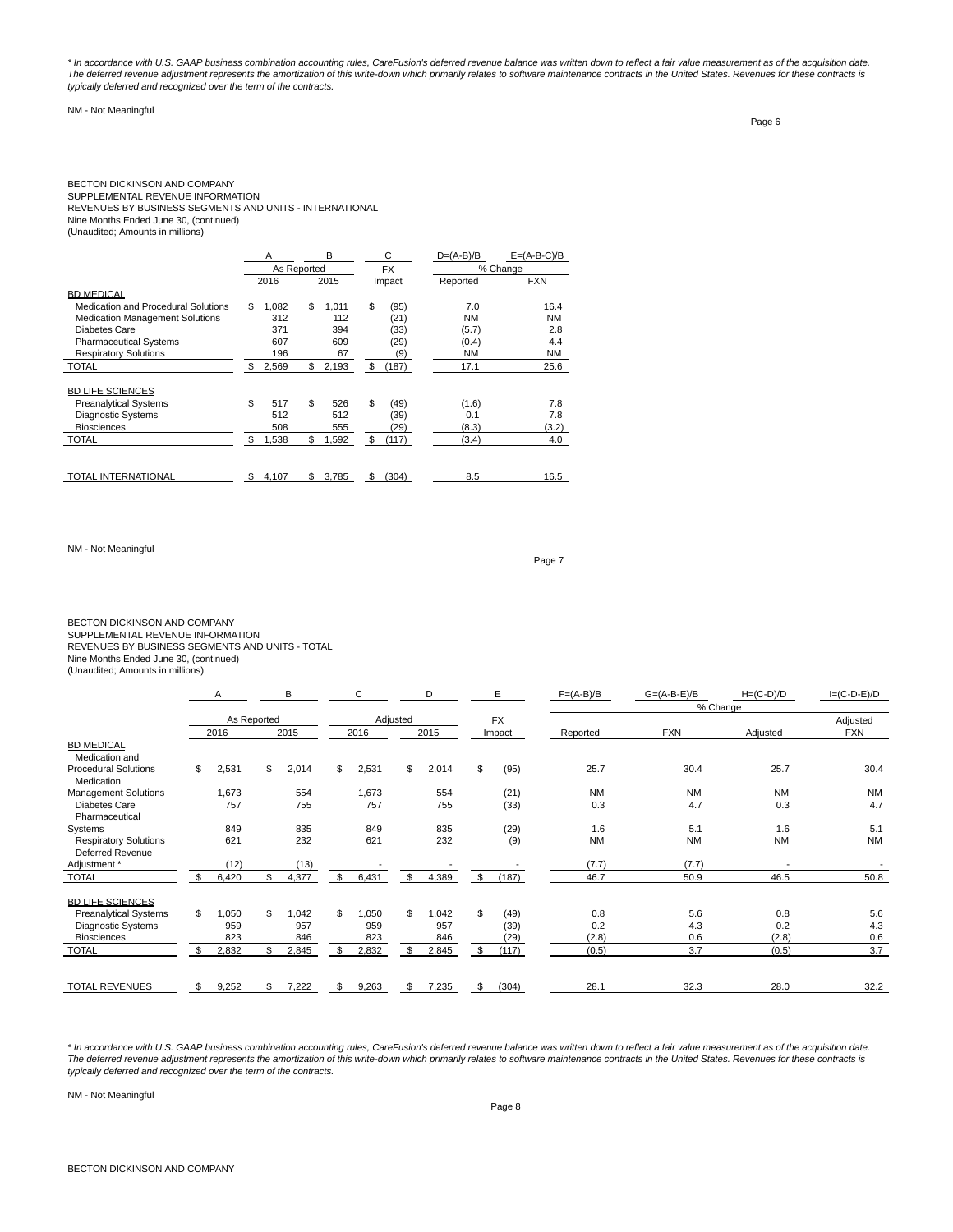# SUPPLEMENTAL INFORMATION

RECONCILIATION OF REPORTED REVENUE CHANGE TO COMPARABLE ADJUSTED REVENUE CHANGE - UNITED STATES Three Months Ended June 30,

(Unaudited; Amounts in millions)

|                                                  | Α                | B                                                                                                              |  | $C = A + B$ | D                | E                            |    | $F=D+E$                          | G  |                                    | $H = F + G$ |       | $I=(C-H)/H$ |  |
|--------------------------------------------------|------------------|----------------------------------------------------------------------------------------------------------------|--|-------------|------------------|------------------------------|----|----------------------------------|----|------------------------------------|-------------|-------|-------------|--|
|                                                  | Reported<br>2016 | Deferred<br>Deferred<br>Adjusted<br>Revenue<br>Reported<br>Revenue<br>2016<br>Adjustment<br>Adjustment<br>2015 |  |             | Adjusted<br>2015 | Respiratory<br>Adjustment ** |    | Comparable<br>Historical<br>2015 |    | Comparable<br>Adjusted<br>% Change |             |       |             |  |
| <b>BD MEDICAL</b><br>Medication and              |                  |                                                                                                                |  |             |                  |                              |    |                                  |    |                                    |             |       |             |  |
| <b>Procedural Solutions</b><br>Medication        | \$<br>474        | \$                                                                                                             |  | 474         | \$<br>479        | \$                           |    | 479                              | \$ |                                    |             | 479   | (1.1)       |  |
| Management Solutions                             | 475              |                                                                                                                |  | 475         | 442              |                              |    | 442                              |    |                                    |             | 442   | 7.4         |  |
| Diabetes Care<br>Pharmaceutical                  | 127              |                                                                                                                |  | 127         | 118              |                              |    | 118                              |    |                                    |             | 118   | 6.8         |  |
| Systems                                          | 98               |                                                                                                                |  | 98          | 88               |                              |    | 88                               |    |                                    |             | 88    | 10.8        |  |
| <b>Respiratory Solutions</b><br>Deferred Revenue | 136              |                                                                                                                |  | 136         | 164              |                              |    | 164                              |    | (25)                               |             | 139   | (1.9)       |  |
| Adjustment *                                     | (2)              |                                                                                                                |  |             | (13)             |                              | 13 |                                  |    |                                    |             |       |             |  |
| TOTAL                                            | \$<br>,307       |                                                                                                                |  | 1,309       | \$<br>.279       |                              | 13 | \$<br>1,291                      |    | (25)                               |             | 1,266 | 3.4         |  |
| <b>BD LIFE SCIENCES</b>                          |                  |                                                                                                                |  |             |                  |                              |    |                                  |    |                                    |             |       |             |  |
| <b>Preanalytical Systems</b>                     | \$<br>180        | \$                                                                                                             |  | 180         | \$<br>175        | \$                           |    | 175                              | \$ |                                    |             | 175   | 3.3         |  |
| Diagnostic Systems                               | 142              |                                                                                                                |  | 142         | 138              |                              |    | 138                              |    |                                    |             | 138   | 2.8         |  |
| <b>Biosciences</b>                               | 106              |                                                                                                                |  | 106         | 102              |                              |    | 102                              |    |                                    |             | 102   | 4.2         |  |
| <b>TOTAL</b>                                     | 428              |                                                                                                                |  | 428         | \$<br>414        | \$                           |    | 414                              | \$ |                                    |             | 414   | 3.4         |  |
| TOTAL UNITED STATES                              | \$<br>1,735      |                                                                                                                |  | 1,737       | \$<br>.693       |                              | 13 | 1,706                            |    | (25)                               |             | 1,681 | 3.4         |  |

\* In accordance with U.S. GAAP business combination accounting rules, CareFusion's deferred revenue balance was written down to reflect a fair value measurement as of the acquisition date. The deferred revenue adjustment represents the amortization of this write-down which primarily relates to software maintenance contracts in the United States. Revenues for these contracts is typically deferred and recognized over the term of the contracts.

\*\* To reflect the impact of a distribution agreement change in the Respiratory Solutions unit that occurred toward the end of fiscal 2015, as if it had occurred as of October 1, 2014.

Page 9

BECTON DICKINSON AND COMPANY

SUPPLEMENTAL INFORMATION

RECONCILIATION OF REPORTED REVENUE CHANGE TO FXN REVENUE CHANGE - INTERNATIONAL Three Months Ended June 30, (continued)

(Unaudited; Amounts in millions)

|                                        |    | A        | B           | C          | $D=(A-B-C)/B$ |
|----------------------------------------|----|----------|-------------|------------|---------------|
|                                        |    | Reported | Reported    | <b>FX</b>  | <b>FXN</b>    |
|                                        |    | 2016     | 2015        | Impact     | % Change      |
| <b>BD MEDICAL</b>                      |    |          |             |            |               |
| Medication and Procedural Solutions    | \$ | 378      | \$<br>369   | \$<br>(15) | 6.2           |
| <b>Medication Management Solutions</b> |    | 112      | 112         | (2)        | 1.6           |
| Diabetes Care                          |    | 132      | 126         | (3)        | 6.4           |
| <b>Pharmaceutical Systems</b>          |    | 244      | 245         | 3          | (1.9)         |
| <b>Respiratory Solutions</b>           |    | 63       | 67          |            | (6.1)         |
| <b>TOTAL</b>                           | \$ | 928      | \$<br>920   | \$<br>(16) | 2.6           |
| <b>BD LIFE SCIENCES</b>                |    |          |             |            |               |
| <b>Preanalytical Systems</b>           | \$ | 186      | \$<br>175   | \$<br>(6)  | 9.9           |
| <b>Diagnostic Systems</b>              |    | 185      | 164         | (4)        | 15.2          |
| <b>Biosciences</b>                     |    | 164      | 167         | (2)        | (0.6)         |
| <b>TOTAL</b>                           | \$ | 535      | \$<br>506   | \$<br>(13) | 8.1           |
|                                        |    |          |             |            |               |
| TOTAL INTERNATIONAL                    | S  | 1,463    | \$<br>1,427 | \$<br>(29) | 4.6           |

Page 10

BECTON DICKINSON AND COMPANY

SUPPLEMENTAL INFORMATION

RECONCILIATION OF REPORTED REVENUE CHANGE TO COMPARABLE ADJUSTED FXN REVENUE CHANGE - TOTAL

Three Months Ended June 30, (continued)

|          |  |  | $\overline{ }$ |                             | $\sim$<br>$-11.111$<br>'' |
|----------|--|--|----------------|-----------------------------|---------------------------|
|          |  |  |                |                             | `omns                     |
| )eterrec |  |  | `omparable     | .000 <sub>m</sub><br>arable | . .                       |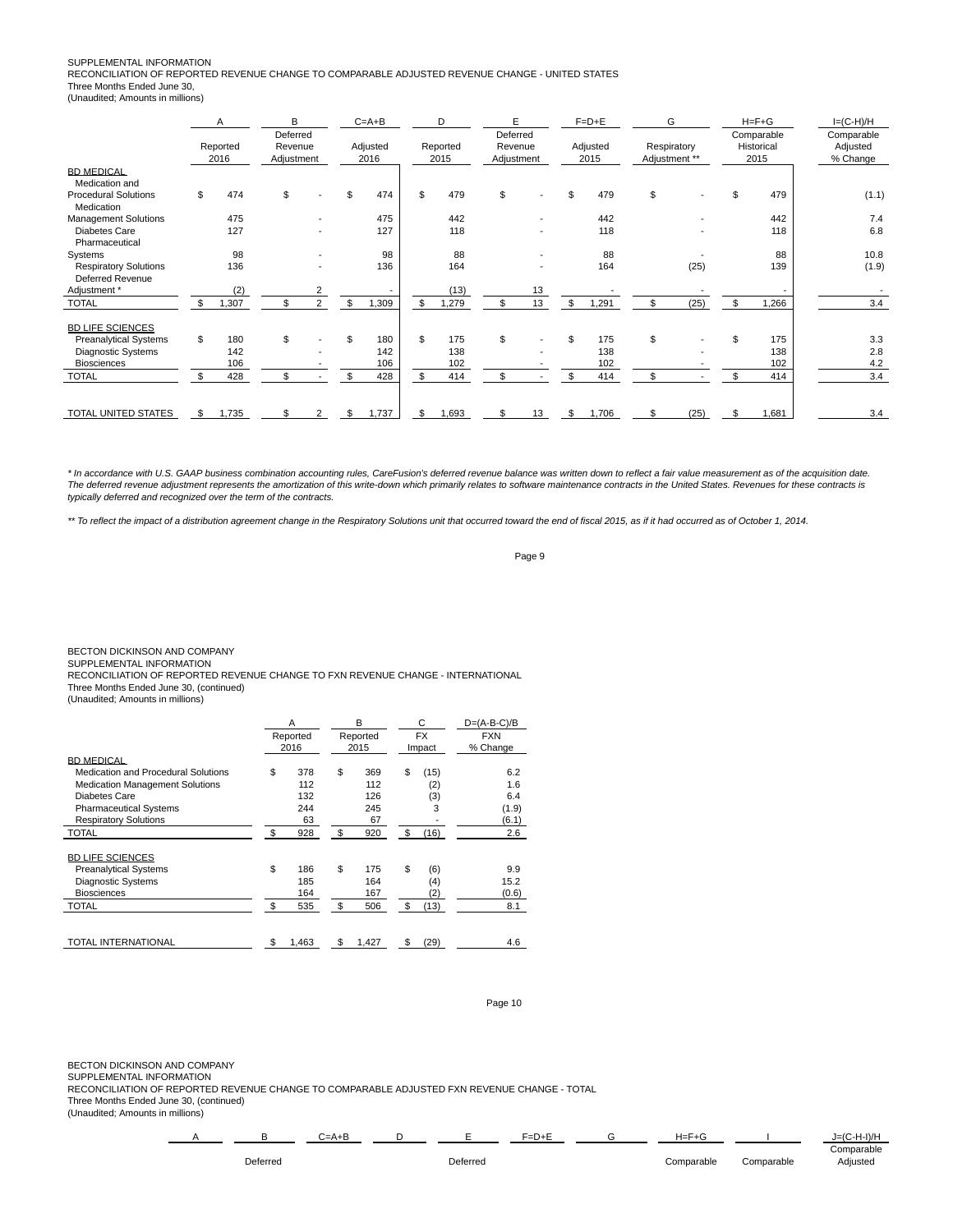|                                                    | Reported<br>2016 | Revenue<br>Adjustment |                | Adjusted<br>2016 |      | Reported<br>2015 | Revenue<br>Adjustment |    | Adjusted<br>2015 | Respiratory<br>Adjustment ** |      |                | Historical<br>2015 | <b>FX</b><br>Impact | <b>FXN</b><br>% Change |
|----------------------------------------------------|------------------|-----------------------|----------------|------------------|------|------------------|-----------------------|----|------------------|------------------------------|------|----------------|--------------------|---------------------|------------------------|
| <b>BD MEDICAL</b><br>Medication and<br>Procedural  |                  |                       |                |                  |      |                  |                       |    |                  |                              |      |                |                    |                     |                        |
| Solutions<br>Medication                            | \$<br>851        |                       |                | \$<br>851        | \$   | 848              |                       |    | \$<br>848        | \$                           |      |                | 848                | \$<br>(15)          | 2.1                    |
| Management                                         |                  |                       |                |                  |      |                  |                       |    |                  |                              |      |                |                    |                     |                        |
| Solutions                                          | 587              |                       |                | 587              |      | 554              |                       |    | 554              |                              |      |                | 554                | (2)                 | 6.2                    |
| Diabetes Care<br>Pharmaceutical                    | 258              |                       |                | 258              |      | 245              |                       |    | 245              |                              |      |                | 245                | (3)                 | 6.6                    |
| Systems<br>Respiratory                             | 342              |                       |                | 342              |      | 333              |                       |    | 333              |                              |      |                | 333                | 3                   | 1.5                    |
| Solutions<br><b>Deferred Revenue</b>               | 199              |                       |                | 199              |      | 232              |                       |    | 232              |                              | (25) |                | 207                |                     | (3.3)                  |
| Adjustment *                                       | (2)              |                       | 2              |                  |      | (13)             |                       | 13 |                  |                              |      |                |                    |                     |                        |
| <b>TOTAL</b>                                       | 2,235            |                       | $\overline{2}$ | \$<br>2,237      | - \$ | 2,199            |                       | 13 | \$<br>2,212      | \$                           | (25) | \$             | 2,187              | \$<br>(16)          | 3.0                    |
| <b>BD LIFE</b><br><b>SCIENCES</b><br>Preanalytical |                  |                       |                |                  |      |                  |                       |    |                  |                              |      |                |                    |                     |                        |
| Systems<br>Diagnostic                              | \$<br>366        | \$                    |                | \$<br>366        | \$   | 349              | \$                    |    | \$<br>349        | \$                           |      |                | 349                | \$<br>(6)           | 6.6                    |
| Systems                                            | 327              |                       |                | 327              |      | 302              |                       |    | 302              |                              |      |                | 302                | (4)                 | 9.5                    |
| <b>Biosciences</b>                                 | 270              |                       |                | 270              |      | 269              |                       |    | 269              |                              |      |                | 269                | (2)                 | 1.2                    |
| <b>TOTAL</b>                                       | \$<br>963        |                       |                | \$<br>963        | \$   | 921              | \$                    |    | \$<br>921        | \$                           |      | $\mathfrak{L}$ | 921                | \$<br>(13)          | 6.0                    |
| <b>TOTAL REVENUES</b>                              | \$<br>3,198      |                       | 2              | \$<br>3,200      | \$   | 3,120            | \$                    | 13 | \$<br>3,133      | \$                           | (25) |                | 3,108              | \$<br>(29)          | 3.9                    |

\* In accordance with U.S. GAAP business combination accounting rules, CareFusion's deferred revenue balance was written down to reflect a fair value measurement as of the acquisition date. The deferred revenue adjustment represents the amortization of this write-down which primarily relates to software maintenance contracts in the United States. Revenues for these contracts is typically deferred and recognized over the term of the contracts.

\*\* To reflect the impact of a distribution agreement change in the Respiratory Solutions unit that occurred toward the end of fiscal 2015, as if it had occurred as of October 1, 2014.

Page 11

BECTON DICKINSON AND COMPANY

SUPPLEMENTAL INFORMATION

RECONCILIATION OF REPORTED REVENUE CHANGE TO COMPARABLE ADJUSTED ORGANIC FXN REVENUE CHANGE - TOTAL

Three Months Ended June 30, (continued)

| (Unaudited; Amounts in millions)      | $\mathsf{A}$             | B           | $C=(A-B)/B$ |
|---------------------------------------|--------------------------|-------------|-------------|
|                                       | 2016                     | 2015        | % Change    |
| Reported                              | \$<br>3,198              | \$<br>3,120 | 2.5         |
| Deferred Revenue Adjustment *         | $\overline{2}$           | 13          |             |
| Acquisitions & Divestitures Impact ** | (3)                      | (7)         |             |
| Respiratory Adjustment ***            | $\overline{\phantom{a}}$ | (25)        |             |
| Comparable Adjusted Organic           | \$<br>3,197              | \$<br>3,101 |             |
| FX Impact                             | (29)                     |             |             |
| Comparable Adjusted Organic FXN       | 3,226                    | 3,101       | 4.0         |

\* In accordance with U.S. GAAP business combination accounting rules, CareFusion's deferred revenue balance was written down to reflect a fair value measurement as of the acquisition date. The deferred revenue adjustment represents the amortization of this write-down which primarily relates to software maintenance contracts in the United States. Revenues for these contracts is typically deferred and recognized over the term of the contracts.

\*\* Excludes the impact from non-annualized acquisitions and the following closed divestitures: Simplist and Spine.

\*\*\* To reflect the impact of a distribution agreement change in the Respiratory Solutions unit that occurred toward the end of fiscal 2015, as if it had occurred as of October 1, 2014.

Page 12

BECTON DICKINSON AND COMPANY

SUPPLEMENTAL INFORMATION

RECONCILIATION OF REPORTED REVENUE CHANGE TO COMPARABLE ADJUSTED REVENUE CHANGE - UNITED STATES

Nine Months Ended June 30,

|          |          | ∴–∆∔Г    |          |          | ים−      |          |             |            | $= (C-1)/l$     |
|----------|----------|----------|----------|----------|----------|----------|-------------|------------|-----------------|
|          | Deferred |          | nг<br>ᇟ  | Deferrea |          | CFN      |             | Comparable | Comparable      |
| Reported | Revenue  | Adiusted | Reported | Revenue  | Adjusted | Reported | Respiratory | Historica  | <b>Adjusted</b> |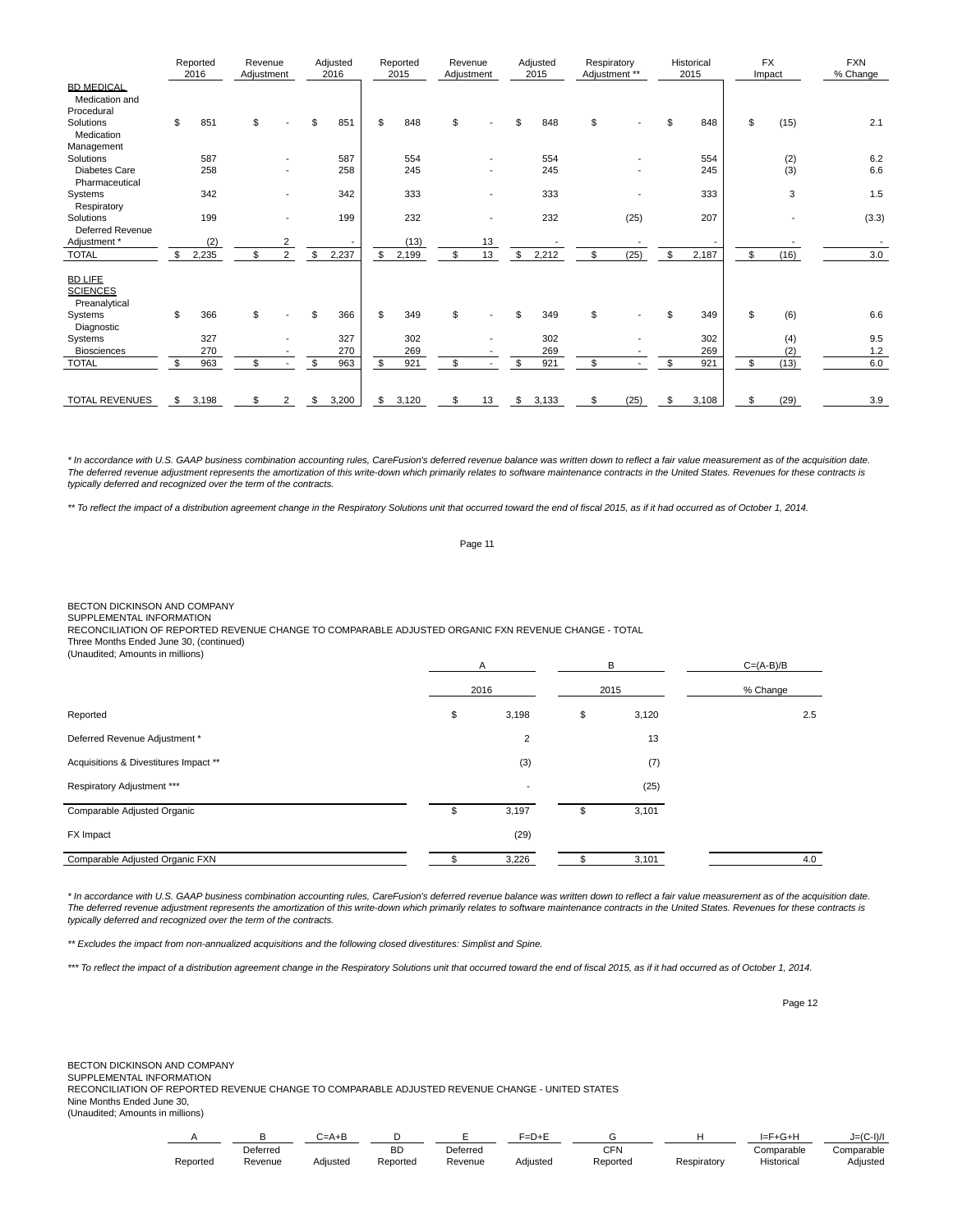|                                                    |     | 2016  | Adjustment |    |                | 2016  | 2015        |     | Adjustment | 2015        |                | 1st Half 2015*** | Adjustment **  |      |                | 2015  | % Change |
|----------------------------------------------------|-----|-------|------------|----|----------------|-------|-------------|-----|------------|-------------|----------------|------------------|----------------|------|----------------|-------|----------|
| <b>BD MEDICAL</b><br>Medication and                |     |       |            |    |                |       |             |     |            |             |                |                  |                |      |                |       |          |
| Procedural<br>Solutions<br>Medication              | \$  | 1.448 | \$         |    | \$             | 1,448 | \$<br>1,003 | \$  |            | \$<br>1,003 | \$             | 427              | \$             |      | \$             | 1,430 | 1.3      |
| Management                                         |     |       |            |    |                |       |             |     |            |             |                |                  |                |      |                |       |          |
| Solutions                                          |     | 1,361 |            |    |                | 1,361 | 442         |     |            | 442         |                | 843              |                |      |                | 1,285 | 5.9      |
| Diabetes Care<br>Pharmaceutical                    |     | 386   |            |    |                | 386   | 361         |     |            | 361         |                |                  |                |      |                | 361   | 6.8      |
| Systems<br>Respiratory                             |     | 242   |            |    |                | 242   | 226         |     |            | 226         |                |                  |                |      |                | 226   | 7.0      |
| Solutions<br>Deferred                              |     | 425   |            |    |                | 425   | 164         |     |            | 164         |                | 333              |                | (71) |                | 426   | (0.2)    |
| Revenue                                            |     |       |            |    |                |       |             |     |            |             |                |                  |                |      |                |       |          |
| Adjustment *                                       |     | (12)  |            | 12 |                |       | (13)        |     | 13         |             |                |                  |                |      |                |       |          |
| <b>TOTAL</b>                                       | \$  | 3,850 |            | 12 | \$             | 3,862 | \$<br>2,183 | \$. | 13         | \$<br>2,196 | \$             | 1,603            | \$             | (71) | $\mathfrak{L}$ | 3,728 | 3.6      |
| <b>BD LIFE</b><br><b>SCIENCES</b><br>Preanalytical |     |       |            |    |                |       |             |     |            |             |                |                  |                |      |                |       |          |
| Systems<br>Diagnostic                              | \$  | 533   | \$         |    | \$             | 533   | \$<br>516   | \$  |            | \$<br>516   | \$             |                  | \$             |      | \$             | 516   | 3.3      |
| Systems                                            |     | 447   |            |    |                | 447   | 446         |     |            | 446         |                |                  |                |      |                | 446   | 0.2      |
| <b>Biosciences</b>                                 |     | 314   |            |    |                | 314   | 292         |     |            | 292         |                |                  |                |      |                | 292   | $7.8$    |
| <b>TOTAL</b>                                       | \$  | 1,294 | ፍ          |    | $\mathfrak{L}$ | 1,294 | \$<br>1,254 | \$  |            | \$<br>1,254 | $\mathfrak{L}$ |                  | $\mathfrak{L}$ |      | $\mathfrak{L}$ | ,254  | 3.2      |
| <b>TOTAL UNITED</b><br><b>STATES</b>               | \$. | 5,145 |            | 12 | \$             | 5,156 | \$<br>3,437 |     | 13         | \$<br>3,450 | \$             | 1,603            | \$             | (71) | \$.            | 4,982 | 3.5      |
|                                                    |     |       |            |    |                |       |             |     |            |             |                |                  |                |      |                |       |          |

\* In accordance with U.S. GAAP business combination accounting rules, CareFusion's deferred revenue balance was written down to reflect a fair value measurement as of the acquisition date. The deferred revenue adjustment represents the amortization of this write-down which primarily relates to software maintenance contracts in the United States. Revenues for these contracts is typically deferred and recognized over the term of the contracts.

\*\* To reflect the impact of a distribution agreement change in the Respiratory Solutions unit that occurred toward the end of fiscal 2015, as if it had occurred as of October 1, 2014.

\*\*\* For the quarters ended December 31, 2014 and March 31, 2015

Page 13

BECTON DICKINSON AND COMPANY

SUPPLEMENTAL INFORMATION

RECONCILIATION OF REPORTED REVENUE CHANGE TO COMPARABLE FXN REVENUE CHANGE - INTERNATIONAL Nine Months Ended June 30, (continued)

(Unaudited; Amounts in millions)

|                                     | A           |     | B         |    | С              | $D=B+C$     | E           | $F=(A-D-E)/D$ |
|-------------------------------------|-------------|-----|-----------|----|----------------|-------------|-------------|---------------|
|                                     |             |     | <b>BD</b> |    | <b>CFN</b>     | Comparable  | Comparable  | Comparable    |
|                                     | Reported    |     | Reported  |    | Reported       | Historical  | <b>FX</b>   | <b>FXN</b>    |
|                                     | 2016        |     | 2015      |    | 1st Half 2015* | 2015        | Impact      | % Change      |
| <b>BD MEDICAL</b>                   |             |     |           |    |                |             |             |               |
| Medication and Procedural Solutions | \$<br>1,082 | \$. | 1.011     | \$ | 117            | \$<br>1.128 | \$<br>(95)  | 4.4           |
| Medication Management Solutions     | 312         |     | 112       |    | 208            | 320         | (21)        | 4.0           |
| Diabetes Care                       | 371         |     | 394       |    |                | 394         | (33)        | 2.8           |
| <b>Pharmaceutical Systems</b>       | 607         |     | 609       |    |                | 609         | (29)        | 4.4           |
| <b>Respiratory Solutions</b>        | 196         |     | 67        |    | 138            | 206         | (9)         | (0.1)         |
| <b>TOTAL</b>                        | \$<br>2,569 | \$  | 2,193     | \$ | 463            | \$<br>2,656 | \$<br>(187) | 3.8           |
|                                     |             |     |           |    |                |             |             |               |
| <b>BD LIFE SCIENCES</b>             |             |     |           |    |                |             |             |               |
| <b>Preanalytical Systems</b>        | \$<br>517   | \$  | 526       | \$ |                | \$<br>526   | \$<br>(49)  | 7.8           |
| <b>Diagnostic Systems</b>           | 512         |     | 512       |    |                | 512         | (39)        | 7.8           |
| <b>Biosciences</b>                  | 508         |     | 555       |    |                | 555         | (29)        | (3.2)         |
| <b>TOTAL</b>                        | \$<br>1,538 | \$  | 1,592     | \$ |                | \$<br>1,592 | \$<br>(117) | 4.0           |
|                                     |             |     |           |    |                |             |             |               |
| <b>TOTAL INTERNATIONAL</b>          | \$<br>4,107 | \$  | 3,785     | \$ | 463            | \$<br>4,248 | \$<br>(304) | 3.8           |

\* For the quarters ended December 31, 2014 and March 31, 2015

Page 14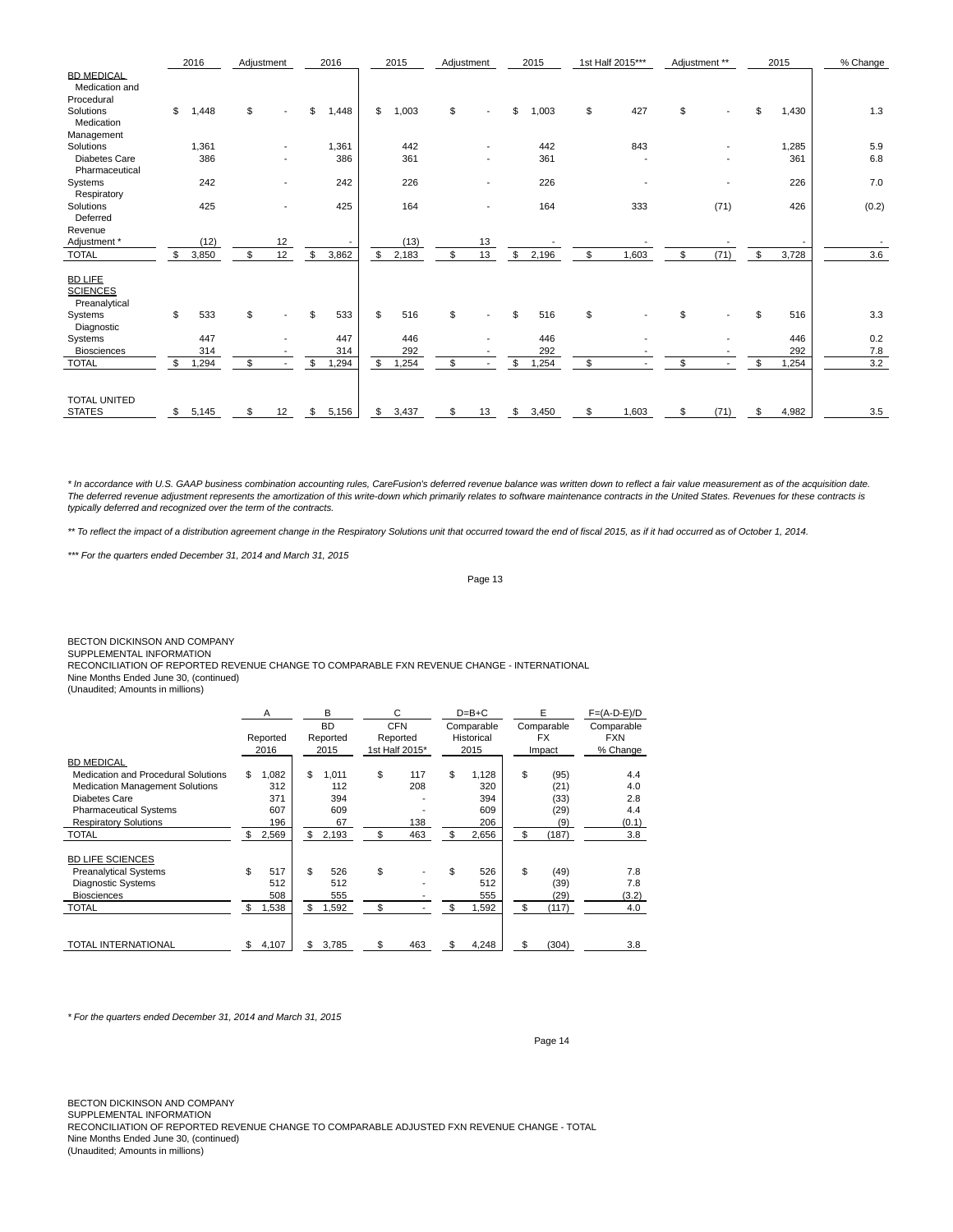|                                                                              | Α                     | B                                 |    | $C = A + B$      | D                             | E                      |         | $F=D+E$          |     | G                                          |    | H                            |    | $I = F + G + H$                  |              |                                   | $K=(C-I-J)/I$                                    |
|------------------------------------------------------------------------------|-----------------------|-----------------------------------|----|------------------|-------------------------------|------------------------|---------|------------------|-----|--------------------------------------------|----|------------------------------|----|----------------------------------|--------------|-----------------------------------|--------------------------------------------------|
|                                                                              | Reported<br>2016      | Deferred<br>Revenue<br>Adjustment |    | Adjusted<br>2016 | <b>BD</b><br>Reported<br>2015 | Deferred<br>Adjustment | Revenue | Adjusted<br>2015 |     | <b>CFN</b><br>Reported<br>1st Half 2015*** |    | Respiratory<br>Adjustment ** |    | Comparable<br>Historical<br>2015 |              | Comparable<br><b>FX</b><br>Impact | Comparable<br>Adjusted<br><b>FXN</b><br>% Change |
| <b>BD MEDICAL</b><br>Medication<br>and Procedural<br>Solutions<br>Medication | $\mathbb S$<br>2,531  | \$                                |    | 2,531<br>\$      | \$<br>2,014                   | \$                     |         | 2,014<br>\$      | \$  | 544                                        | \$ |                              | \$ | 2,557                            | \$           | (95)                              | 2.7                                              |
| Management<br>Solutions<br><b>Diabetes</b>                                   | 1,673                 |                                   |    | 1,673            | 554                           |                        |         | 554              |     | 1,051                                      |    |                              |    | 1,605                            |              | (21)                              | 5.5                                              |
| Care                                                                         | 757                   |                                   |    | 757              | 755                           |                        |         | 755              |     |                                            |    |                              |    | 755                              |              | (33)                              | 4.7                                              |
| Pharmaceutical                                                               |                       |                                   |    |                  |                               |                        |         |                  |     |                                            |    |                              |    |                                  |              |                                   |                                                  |
| Systems<br>Respiratory                                                       | 849                   |                                   |    | 849              | 835                           |                        |         | 835              |     |                                            |    |                              |    | 835                              |              | (29)                              | 5.1                                              |
| Solutions<br>Deferred                                                        | 621                   |                                   |    | 621              | 232                           |                        |         | 232              |     | 471                                        |    | (71)                         |    | 632                              |              | (9)                               | (0.2)                                            |
| Revenue<br>Adjustment *                                                      | (12)                  |                                   | 12 |                  | (13)                          |                        | 13      |                  |     |                                            |    |                              |    |                                  |              |                                   |                                                  |
| <b>TOTAL</b>                                                                 | \$<br>6,420           | \$                                | 12 | \$<br>6,431      | $\mathbb{S}$<br>4,377         | \$                     | 13      | 4,389<br>\$      | \$  | 2,066                                      | \$ | (71)                         | \$ | 6,385                            | $\mathbb{S}$ | (187)                             | 3.7                                              |
| <b>BD LIFE</b><br><b>SCIENCES</b><br>Preanalytical                           |                       |                                   |    |                  |                               |                        |         |                  |     |                                            |    |                              |    |                                  |              |                                   |                                                  |
| Systems<br>Diagnostic                                                        | $\mathbb{S}$<br>1,050 | \$                                |    | \$<br>1,050      | \$<br>1,042                   | \$                     |         | 1,042<br>\$      | \$  |                                            | \$ |                              | \$ | 1,042                            | \$           | (49)                              | 5.6                                              |
| Systems                                                                      | 959                   |                                   |    | 959              | 957                           |                        |         | 957              |     |                                            |    |                              |    | 957                              |              | (39)                              | 4.3                                              |
| <b>Biosciences</b>                                                           | 823                   |                                   |    | 823              | 846                           |                        |         | 846              |     |                                            |    |                              |    | 846                              |              | (29)                              | 0.6                                              |
| <b>TOTAL</b>                                                                 | \$2,832               | \$                                |    | 2,832<br>\$      | $\mathfrak s$<br>2,845        | \$                     |         | \$<br>2,845      | \$  |                                            | \$ |                              | \$ | 2,845                            | \$           | (117)                             | 3.7                                              |
| <b>TOTAL</b><br><b>REVENUES</b>                                              | \$9,252               | \$                                |    | 12 \$ 9,263      | \$7,222                       | S                      | 13      | 7,235<br>\$      | \$. | 2,066                                      | S  | (71)                         | S  | 9,230                            | \$           | (304)                             | 3.7                                              |

\* In accordance with U.S. GAAP business combination accounting rules, CareFusion's deferred revenue balance was written down to reflect a fair value measurement as of the acquisition date.<br>The deferred revenue adjustment r

\*\* To reflect the impact of a distribution agreement change in the Respiratory Solutions unit that occurred toward the end of fiscal 2015, as if it had occurred as of October 1, 2014.

\*\*\* For the quarters ended December 31, 2014 and March 31, 2015

Page 15

BECTON DICKINSON AND COMPANY SUPPLEMENTAL INFORMATION RECONCILIATION OF REPORTED DILUTED EPS TO ADJUSTED DILUTED EPS (Unaudited)

|                                                                                               |      |                          |     |      |        |     |            | Three Months Ended June 30,        |                                          |           |                                            |
|-----------------------------------------------------------------------------------------------|------|--------------------------|-----|------|--------|-----|------------|------------------------------------|------------------------------------------|-----------|--------------------------------------------|
|                                                                                               | 2016 |                          |     | 2015 |        |     | Growth     | Foreign<br>Currency<br>Translation | Foreign<br>Currency<br>Neutral<br>Growth | Growth %  | Foreign<br>Currency<br>Neutral<br>Growth % |
| Reported Diluted Earnings per Share                                                           | \$   | 1.80                     |     | - \$ | 0.29   |     | \$<br>1.51 | \$<br>(0.10)                       | \$<br>1.61                               | <b>NM</b> | <b>NM</b>                                  |
| Purchase Accounting Adjustments (\$127<br>million and \$439 million pre-tax,<br>respectively) |      | 0.58                     | (1) |      | 2.04   | (2) |            |                                    |                                          |           |                                            |
| Restructuring Costs (\$49 million and \$75<br>million pre-tax, respectively) $(3)$            |      | 0.23                     |     |      | 0.35   |     |            |                                    |                                          |           |                                            |
| Integration Costs (\$40 million and \$24<br>million pre-tax, respectively) $(3)$              |      | 0.18                     |     |      | 0.11   |     |            |                                    |                                          |           |                                            |
| Transaction Costs (\$7 million and \$9 million<br>pre-tax, respectively) (3)                  |      | 0.03                     |     |      | 0.04   |     |            |                                    |                                          |           |                                            |
| Pension Settlement Charges (\$3 million<br>pre-tax) $(4)$                                     |      | 0.01                     |     |      |        |     |            |                                    |                                          |           |                                            |
| Financing Costs (\$5 million pre-tax) (3)                                                     |      | $\overline{\phantom{a}}$ |     |      | 0.02   |     |            |                                    |                                          |           |                                            |
| <b>Employee Termination Cost-related Amounts</b><br>$($(5)$ million pre-tax) $(5)$            |      | $\overline{\phantom{a}}$ |     |      | (0.02) |     |            |                                    |                                          |           |                                            |
| Income Tax Benefit of Special Items (\$(106)<br>million and \$(169) million)                  |      | (0.49)                   |     |      | (0.79) |     |            |                                    |                                          |           |                                            |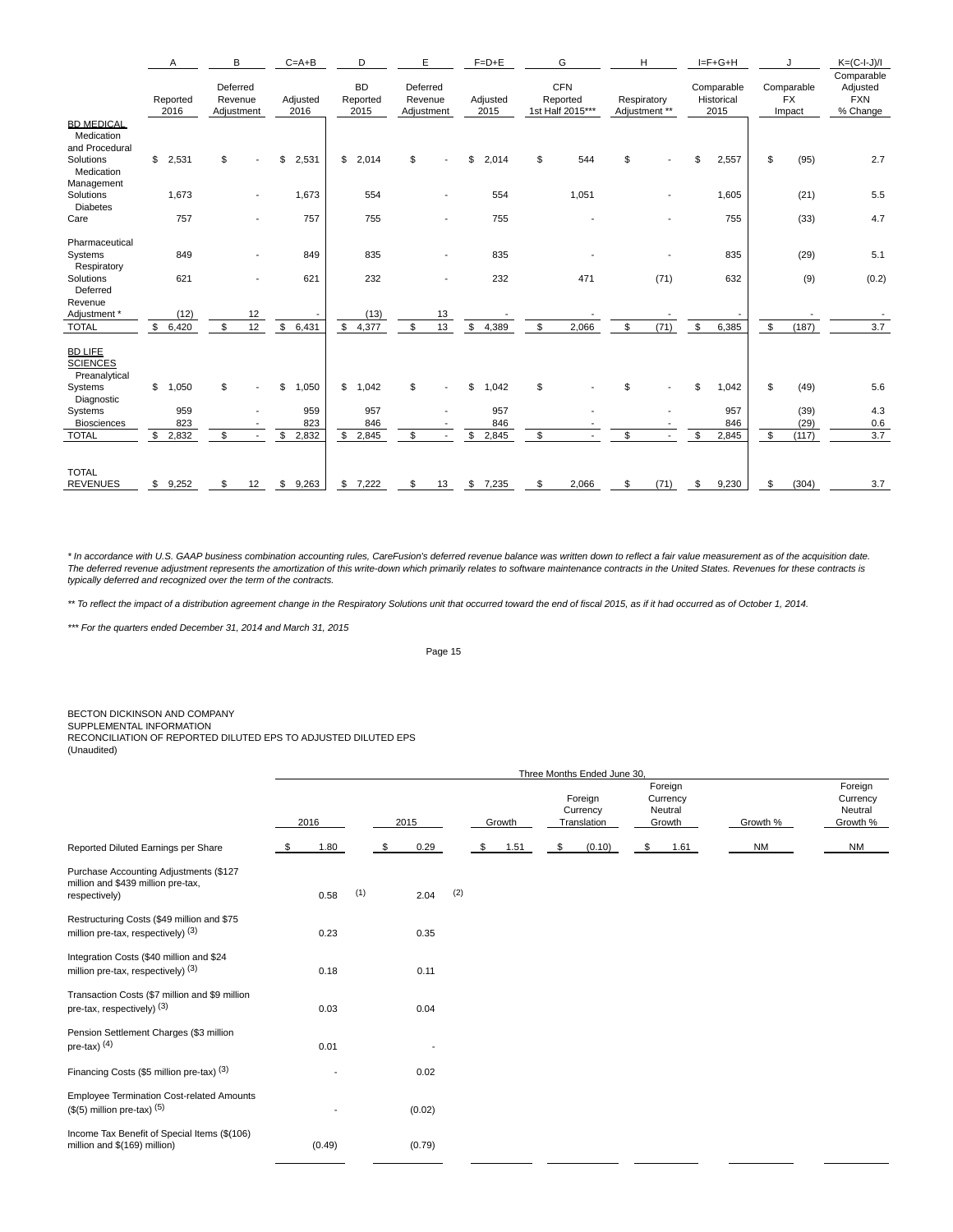| Adiusted<br><sup>.</sup> Share<br>Diluted<br>Earnings per | $\sim$ $\sim$<br>7. €<br>–… | .05 | --<br>v.J | $\sim$ | . | 10E<br>. J.J / U |
|-----------------------------------------------------------|-----------------------------|-----|-----------|--------|---|------------------|
|                                                           |                             |     |           |        |   |                  |

(1) Includes non-cash amortization expense of \$131 million pre-tax associated with acquisition related identifiable intangible assets, including CareFusion, as well as the net amortization of purchase accounting adjustments of (\$0) million pre-tax to reflect CareFusion's fixed assets, debt and deferred revenue balances at fair value as of the acquisition date. Also includes \$4 million of<br>pre-tax income related

<sup>(2)</sup> Represents non-cash amortization expense of \$148 million pre-tax associated with acquisition related identifiable intangible assets, including CareFusion, as well as the net amortization of purchase accounting adjustments of \$291 million pre-tax to reflect CareFusion's inventory, fixed assets, debt and deferred revenue balances at fair value as of the acquisition date.

(3) Represents restructuring, integration, transaction and financing costs associated with the CareFusion acquisition and portfolio rationalization.

(4) Represents pension settlement charges associated with lump sum benefit payments made from the Company's U.S. supplemental pension plan, as such payments exceeded the service and interest components of the plan's pension cost.

<sup>(5)</sup> Represents an adjustment to the liability for employee termination costs recorded relative to workforce reduction actions taken in the fourth quarter of fiscal year 2014.

Page 16

# BECTON DICKINSON AND COMPANY

SUPPLEMENTAL INFORMATION RECONCILIATION OF REPORTED DILUTED EPS TO ADJUSTED DILUTED EPS (Unaudited)

|                                                                                               | Nine Months Ended June 30, |     |    |        |     |               |        |                                    |                                          |          |                                            |
|-----------------------------------------------------------------------------------------------|----------------------------|-----|----|--------|-----|---------------|--------|------------------------------------|------------------------------------------|----------|--------------------------------------------|
|                                                                                               | 2016                       |     |    | 2015   |     |               | Growth | Foreign<br>Currency<br>Translation | Foreign<br>Currency<br>Neutral<br>Growth | Growth % | Foreign<br>Currency<br>Neutral<br>Growth % |
| Reported Diluted Earnings per Share                                                           | 4.41<br>\$                 |     | \$ | 2.52   |     | \$            | 1.89   | \$<br>(0.51)                       | \$<br>2.40                               | 75.0%    | 95.2%                                      |
| Purchase Accounting Adjustments (\$395<br>million and \$466 million pre-tax,<br>respectively) | 1.82                       | (1) |    | 2.28   | (2) |               |        |                                    |                                          |          |                                            |
| Restructuring Costs (\$198 million and \$136<br>million pre-tax, respectively) $(3)$          | 0.91                       |     |    | 0.67   |     |               |        |                                    |                                          |          |                                            |
| Integration Costs (\$115 million and \$55<br>million pre-tax, respectively) $(3)$             | 0.53                       |     |    | 0.27   |     |               |        |                                    |                                          |          |                                            |
| Transaction Costs (\$7 million and \$52 million<br>pre-tax, respectively) (3)                 | 0.03                       |     |    | 0.26   |     |               |        |                                    |                                          |          |                                            |
| Pension Settlement Charges (\$3 million<br>pre-tax) $(4)$                                     | 0.01                       |     |    |        |     |               |        |                                    |                                          |          |                                            |
| Financing Costs (\$107 million pre-tax) (3)                                                   | $\overline{\phantom{a}}$   |     |    | 0.53   |     |               |        |                                    |                                          |          |                                            |
| <b>Employee Termination Cost-related Amounts</b><br>$($(5)$ million pre-tax) $(5)$            |                            |     |    | (0.02) |     |               |        |                                    |                                          |          |                                            |
| Litigation-related Charge (\$12 million pre-tax)<br>(6)                                       |                            |     |    | 0.06   |     |               |        |                                    |                                          |          |                                            |
| Income Tax Benefit of Special Items (\$(270)<br>million and \$(277) million)                  | (1.24)                     |     |    | (1.36) |     |               |        |                                    |                                          |          |                                            |
| Dilutive Share Impact <sup>(7)</sup>                                                          | $\overline{\phantom{a}}$   |     |    | 0.02   |     |               |        |                                    |                                          |          |                                            |
| Adjusted Diluted Earnings per Share                                                           | \$<br>6.48                 |     | \$ | 5.22   |     | $\mathfrak s$ | 1.26   | \$<br>(0.51)                       | \$<br>1.77                               | 24.1%    | 33.9%                                      |

(1) Includes non-cash amortization expense of \$416 million pre-tax associated with acquisition related identifiable intangible assets, including CareFusion, as well as the net amortization of purchase accounting adjustments of \$5 million pre-tax to reflect CareFusion's fixed assets, debt and deferred revenue balances at fair value as of the acquisition date. Also includes \$26 million of pre-tax income related to a net favorable change in the fair value of contingent consideration payments associated with certain acquisitions.

 $^{(2)}$ Includes non-cash amortization expense of \$184 million pre-tax associated with acquisition related identifiable intangible assets, including CareFusion, as well as the net amortization of purchase accounting adjustments of \$291 million pre-tax to reflect CareFusion's inventory, fixed assets, debt and deferred revenue balances at fair value as of the acquisition date. Also includes an acquisition-date accounting gain of \$9 million pre-tax related to a previously held equity investment.

(3) Represents restructuring, integration, transaction and financing costs associated with the CareFusion acquisition and portfolio rationalization.

(4) Represents pension settlement charges associated with lump sum benefit payments made from the Company's U.S. supplemental pension plan, as such payments exceeded the service and interest components of the plan's pension cost.

<sup>(5)</sup> Represents an adjustment to the liability for employee termination costs recorded relative to workforce reduction actions taken in the fourth quarter of fiscal year 2014.

<sup>(6)</sup> Represents a charge for plaintiff's attorneys' fees associated with the unfavorable verdict in the antitrust and false advertising lawsuit filed against BD by RTI.

 $^{(7)}$  Represents the dilutive impact of BD shares issued as part of purchase consideration for CareFusion acquisition prior to the consolidation of its operating results beginning on April 1, 2015. The year-to-date adjusted diluted average shares outstanding (in thousands) is 197,390.